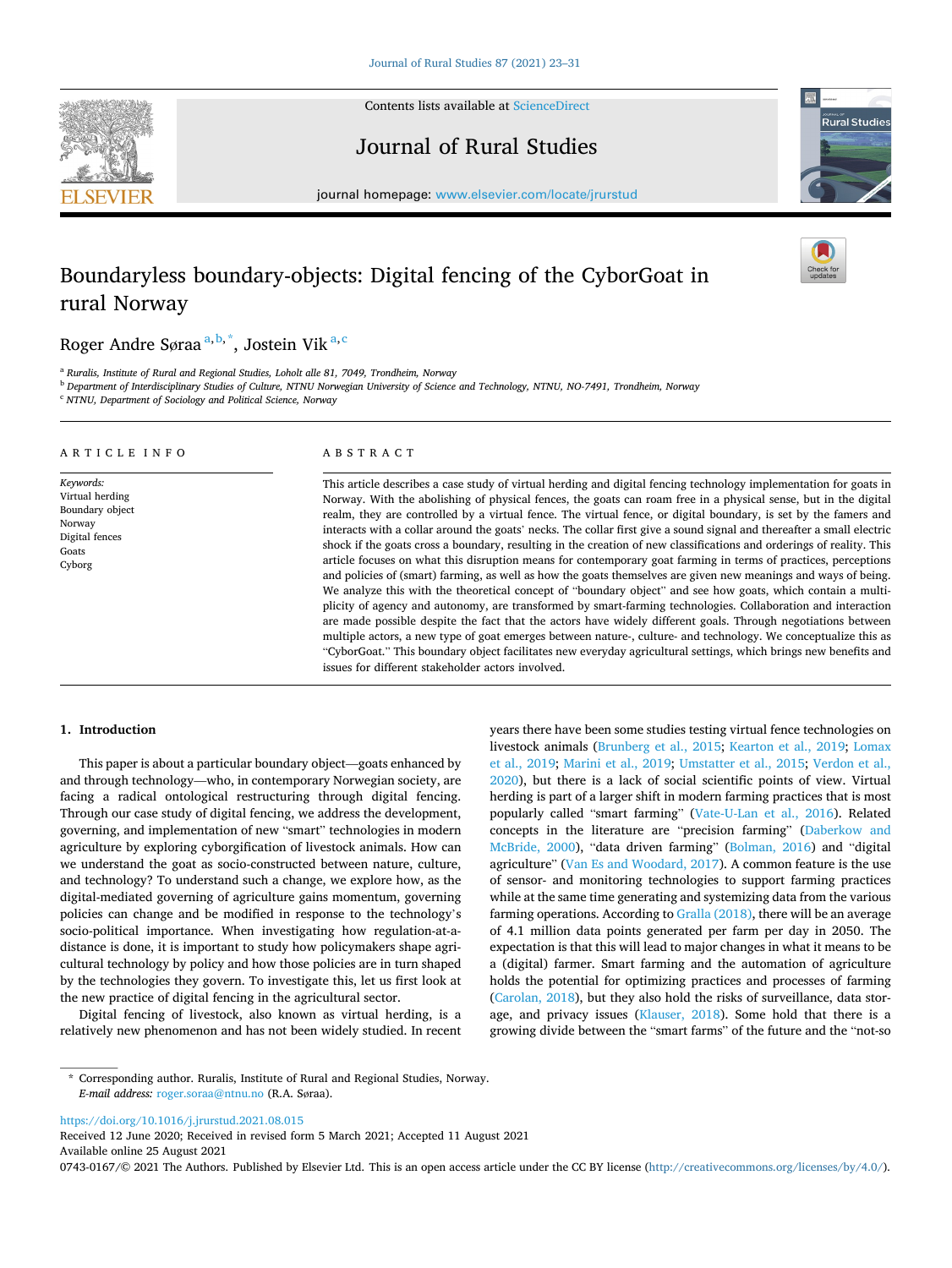smart" farms of the past ([Roberts et al., 2017; Salemink et al., 2017](#page-7-0)); in pressured farming sectors, adapting could be key to economic survival.

Digital fencing, because it reduces the need for traditional fencing and human-control alone (e.g. by traditionally employing herders), allows for an increase of farming in the outfields and mountains, In Norway, the fragmented and hilly nature of agricultural land (Forbord et al., [2014\)](#page-7-0) made fencing an important, but labor demanding practice in traditional farming. Since WWII, the prevalence of grazing in outfields has gradually decreased ([Austrheim et al., 2008\)](#page-7-0), therefore farmers have, to an increasing degree, stopped doing traditional fencing. This is partly emblematic of a trend of structural concentration with fewer and larger farms, but it is also a consequence of a political economy where labor is scarce and costly [\(Vik, 2020](#page-8-0)). Consequently, pastures and outfields are left out of production. Therefore, virtual fencing is framed as a technology that has the potential to fix some of the flaws of modern agriculture, while advancing smart technology and digital fences connect discourses on digitalization and new technology with discourses on the utilization and conserving of cultural landscapes. Two of the farmers that use the system claim that "This (the Nofence system) make it possible for us to utilize our resources utterly, on places where it is expensive and almost impossible to build a traditional fence. It is a revolution for agriculture" [\(Nofence, 2020\)](#page-7-0). This aligns with emerging topics of Responsible Agricultural Innovation ([Bronson, 2018](#page-7-0), [2019](#page-7-0); [Carolan, 2020](#page-7-0); [Klerkx et al., 2019](#page-7-0)), which builds on concepts from Responsible Research and Innovation for agriculture technology [\(Rose](#page-7-0)  [and Chilvers, 2018](#page-7-0)).

Our focus is specifically on the development and diffusion of smartfarming solutions with a particular virtual fencing technology for goats as a case study. Goats have been domesticated by humans for over 10,000 years and are a common sight in many agricultural regions of the world. Domesticating goats is not straightforward. Goats are both agile and intelligent beings, and they learn quickly. So confining them in a fence can be quite difficult, as they will often mangle, tear down, or, if it is not high enough, simply jump over the fence. Goats are expert "prisonbreakers."

In this paper we investigate the intricate relationship between goats, humans, and novel smart-farming technology—which come together in the concept we term the "CyborGoat"—a product of nature-culturetechnology. Unwrapping this concept includes looking at the process of developing the technology. This entails examining the political and organizational aspects of the development and implementation process, whereby we also address the interaction with authorities that have made possible the digitalization and governing of goats in Norwegian agriculture. In addition, we look at how smart-farming techniques intervene in the control and regulation of everyday farming practices and what benefits and problems arise in regard to this. In order to explore this, we first give a case description of "Nofence"—the innovative system that we have studied— as well as the goats in question and our methodological choices. We then explain our theoretical framework of "boundary objects," which gives us three distinct points of departure for our analysis, seeing the "interpretive flexibility," the "structural needs and arrangements," and the "dynamic between different uses" of the new technologized goat as a boundary object. We conclude with a discussion of the cyborgification of husbandry.

The technology studied in this paper is a specific brand of virtual herding technology called "Nofence" made by a small Norwegian company called Nofence AS. The innovation company was started in 2011 with, as one developer said in an interview, a vision "to contribute to making better use of outfield areas and increasing the wellbeing of animals by giving them more agency and less restricted space to move in." Nofence works by applying a collar to a goat containing a beacon for sending and receiving signals by satellite running a 4G network. The unit contains a battery and a Bluetooth unit in order to find the device should the GPS malfunction due to, e.g., batteries falling out of their sockets.

The farmer sets a digital boundary on the system's app, thus making a virtual boundary for where the goats can—and cannot—roam. When a

goat wearing the collar ventures out of the designated virtual fenced area, a beeping sound will start. If the goats move further out of the area, it will increase in volume, and, after the third and loudest note, the goat will be provided with a small electric shock. This prompts the goat to run back quickly the way it came. The farmers have full access in their apps to see which goats have received what number of sound and shock triggers and can thus follow up with goats who get an unusual number of triggers. As the digital herding technology represents a quite novel innovation in Norwegian agriculture, the company has been given substantial media attention.

### **2. "Boundary objects" and "cyborgs" as theoretical perspectives**

For many decades, Science and Technology Studies (STS) has been opening the "black boxes" of technology, arguing for a social constructivist understanding of how technologies are produced and implemented as intricate social processes between producers, users, policymakers, and human and non-human actors [\(Latour, 1987\)](#page-7-0). This approach challenges technological determinism [\(Bijker et al., 1987\)](#page-7-0). Balancing the sociological debate around structure and agency, STS allows for a heterogenous "flat" analysis of technological objects in coexistence with humans and non-human actors (see e.g., [Aradau et al., 2019](#page-7-0)).

Many STS programs, studies, and projects are predicated around the non-neutral position of technology understanding, i.e., a technology might have vastly different implications for different people and groups. This becomes particularly poignant with the term "boundary object," which is a suitable term for the study of goats meeting virtual fences and which will be our main avenue of theoretical departure.

Susan Leigh Star introduced the term "boundary object" in 1989, defining them as "objects that are plastic enough to be adaptable across multiple viewpoints, yet maintain continuity of identity" [\(Star, 1989,](#page-7-0) p. 37). Thus, collaboration and interaction between multiple actors with stakes in what the boundary object should "be" and what it should "do" is made possible despite the fact that the actors have widely different goals. This concept has become highly influential and is most often used to explain interpretative flexibility of an object or phenomenon (see e.g., [Betzold et al., 2018; Hoogstra-Klein et al., 2017](#page-7-0); [Konefal and Hatanaka,](#page-7-0)  [2011; Teil, 2012](#page-7-0); [Vik and Villa 2010\)](#page-8-0).

[Star \(2010,](#page-7-0) p. 601) later revisited and refined the concept, saying that boundary objects have three main characteristics: "(1) interpretive flexibility, (2) the structure of informatic and work process needs and arrangements, and, finally, (3) the dynamic between ill structured and more tailored uses of the objects." This refinement was necessary because many scholars only applied the first part—interpretative flexibility—when using the term while disregarding the two other components, thereby taking away the full theoretical weight of the concept and turning it simply into justification for multiple interpretations. It is worth noting that this can also be seen as a critique on scholars who, when they apply boundary objects as an analytical tool, often focus overly on "agency" (the interpretative flexibility) and less on structure – which we take to mean the social arrangements and situatedness of the object. Structures are important to understand how users (farmers in this case) adapt to the technology, how policymakers situate innovation into existing legal, i.e., structural, frameworks, and, of course, the limitations that both technology and nature have on the actual development possibilities seen from the developers' side. Structures are necessary for dynamic discussions and interpretations to take place; for a boundary object to change, the ramifications of what it can change from and what it can change into help build a common framework with which to (re) shape it. In our article, we have thus built our discussion to touch on all three characteristics for boundary objects identified originally by Star: (1) interpretative flexibility of the technology; (2) the structural arrangements of the technology, and (3) the dynamic between different uses of the technology.

Animals have been investigated from multiple angles in STS. While humans have shaped and changed the ontologies of animals through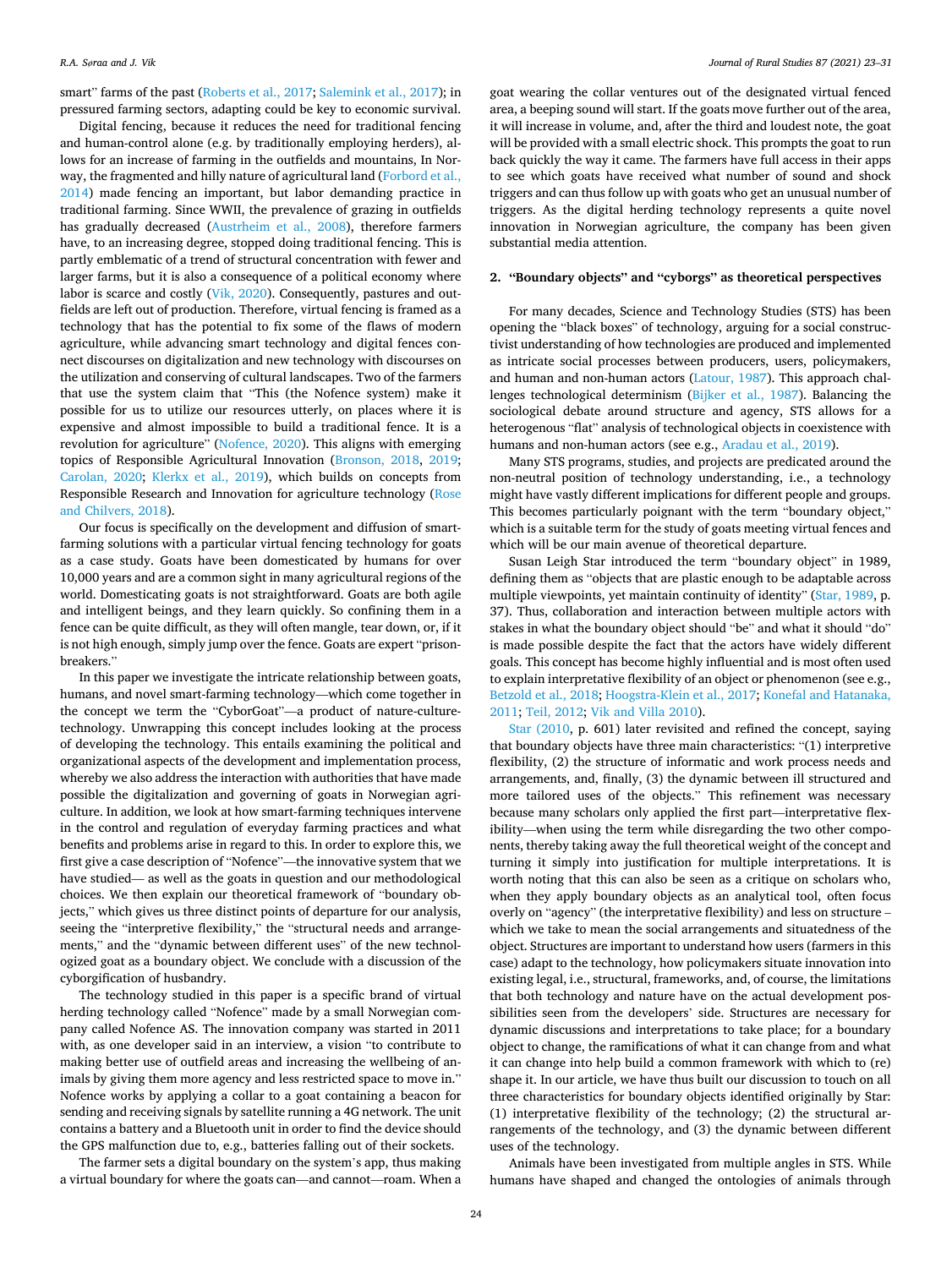domesticating them, animals have also changed us, as [Swanson et al.](#page-7-0)  [\(2018\)](#page-7-0) note. The way we live and interact with nature, technology and human culture is inseparably connected. [Haraway \(2016\)](#page-7-0) argues for a holistic understanding of ontological inquiry, and by seeing the world through a lens of multinatures [\(Latour, 2012](#page-7-0); [Lorimer, 2012\)](#page-7-0) we can better understand this entanglement.

We thus build on the theoretical concept of cyborg-theory to highlight this inseparable connectedness between nature, culture, and technology. In her "Cyborg Manifesto," [Haraway \(1990](#page-7-0), p. 191) described a radical new way of thinking about nature-technology connections, through her conceptualization of the cyborg as: "a cybernetic organism, a hybrid of machine and organism." Cybernetic organisms are mashups of technology and biology, and, although Haraway's cyborg was used primarily as a semiotic discourse inquiry set within critical feminist studies, it can give insight into how we think of—and define—the goat in contemporary, past, and future society. Cyborg-theory has been used in a wide variety of ways for understanding agricultural practices, see e.g., Tulloch'[s \(2016\)](#page-7-0) argument for how becoming a cyborg enforces vegan ideas, or the weaponization of animals through insect cyborgs ([Salter, 2015\)](#page-7-0).

#### **3. Methodology**

This paper draws on a larger study of emerging novel digital and robotic technologies for Norwegian agriculture investigated through a mixed method approach. In this paper, our primary data source is interviews and observations related to the Nofence technology and its users and producers. We conducted qualitative semi-structured openended interviews with three of the producers/employees of the technology company as well as eight farmers who are active users. These interviews included questions on how the technology is impacting and potentially changing their ways of farming. The farmers had a variety of backgrounds, ages, and genders, as well as herd sizes—ranging from a dozen to over 100 goats in their herds. Most interviews lasted several hours and were followed by observational trips to their goat pastures. The interviews were transcribed verbatim and anonymized. The interviews are supplemented by ethnographic observations of goats in rural areas, seeing how the technology affects them. Our study also draws on secondary material of white-papers, official documents, legal assessments, and technical manuals which were involved particularly in the implementation and approval process Nofence AS undertook to legitimize the technology.

#### **4. The new goat as boundaryless boundary-objects**

The goats at the center of the study are, on the one hand, an ancient domesticated object of the Anthropocene. Bred for meat, fur, milk, and other raw materials harnessed in the goat body itself, it is certainly a being of nature. But, on the other hand, the goat also embodies human culture: the domestication breeding process has for thousands of years selected goats that give *more* milk, *more* meat, and *more* of the goat qualities humans have deemed important. Generations of domesticated goats and generations of human farmers have been interlinked in sociomaterial networks, where the farmers have not simply used the goat, but have also *constructed* it through a domestication process, thus changing the animal in the process ([Swanson et al., 2018\)](#page-7-0).

A goat is both nature and culture, and, undoubtedly, it is part technology. From ancient times goats have been used to drive human technology development through agricultural inventions and new ways of using the natural landscape e.g., by goats grazing to keep nature from taking back its domain fully. However, with new digital technologies, we are seeing a new "pathway of the goat." To explore this, in the following three subsections we explore the goats and this technology in connection to Star'[s \(1989\)](#page-7-0) three definitions of boundary objects to show that, by implementing the Nofence technology, farmers are enabling the creation of a new type of technologized goat as a boundary

object – one without physical fence boundaries, but with digital boundaries. Is the goat then boundaryless, or are new boundaries drawn?

#### *4.1. Interpretive flexibility of the CyborGoat*

The understandings of what the Nofence technology is have developed over time and are also different between various human and nonhuman actors, especially for the goats themselves. As a first step towards understanding how fencing technology is negotiated, we must negotiate what a goat is. To do so we draw on the concept of boundary object to see the structure of information and work process, needs, and arrangements, and the dynamics between these in developing and implementing the digital fencing technology for goats. For Nofence, this officially started in 2011, but the story goes far back to the 1990s when the inventor of the technology developed his idea:

The idea to fence animals this way stems from my childhood, where I grew up with a very, very large lawn where we had goats, lambs, pigs and rabbits roaming. It was just cozy to be on that lawn, with no work to do, and to be with the animals. Later, when I studied in a large city, I thought "what if we had rabbits jumping along in the university-park, instead of lawn-mowers? I've thought about this for a long time, and after GPS became more commonplace, I thought "aha, there is the technology I need to realize my idea!"

#### Developer, Nofence

However, one person's vision is not enough to realize major technological change. For others to see the technology as feasible, financial support was needed. This was partly made possible through good collaboration with the local municipality and industrial clusters in the area. In 2007, the inventor received €2000 from Innovation Norway—a public organization that promotes and finances innovation projects—to conduct a market analysis on virtual fences. However, this was described as quite a frustrating process. The funding body wanted to know how much the farmers wanted to pay for such a technology. They saw it as a commodity, whilst the farmers that participated in the market analysis wanted to talk about how the technology could help them without putting a specific price on it. So, "this was completely useless as a market analysis" (Developer, Nofence). However, most farmers interviewed found the technology to be quite a good idea ("if it works") and thus recommended the innovator to continue with their projects.

The major hurdle for the project turned out to be on a political level. The Norwegian Food Safety Authority NFSA (NO: *Mattilsynet*) was worried about the animal welfare aspect of the technology and was not easily convinced. The first meeting with them could have ended in a disaster from the developer's perspective:

We had a meeting with NFSA, and they were super-skeptical about this. And we just went on stating "this can bring the sheep down from the mountain, and have several great opportunities, if we can get it to work." And that was not a good idea, as it led NFSA to think that here they deal with something invisible and an electroshock attached to animals, and this maniac does not seem to know what he is doing. So, this does not seem ok … After that feedback, we had to change our approach, to "we are not all the way yet, but step by step, we can make it work." So, I learned to be more modest and communicate better with policymakers.

#### Developer, Nofence

Based on their own mandate (which they describe as a responsibility to "contribute to ethical keeping of animals and encourage environmentally friendly production, to draft legislation and provide guidance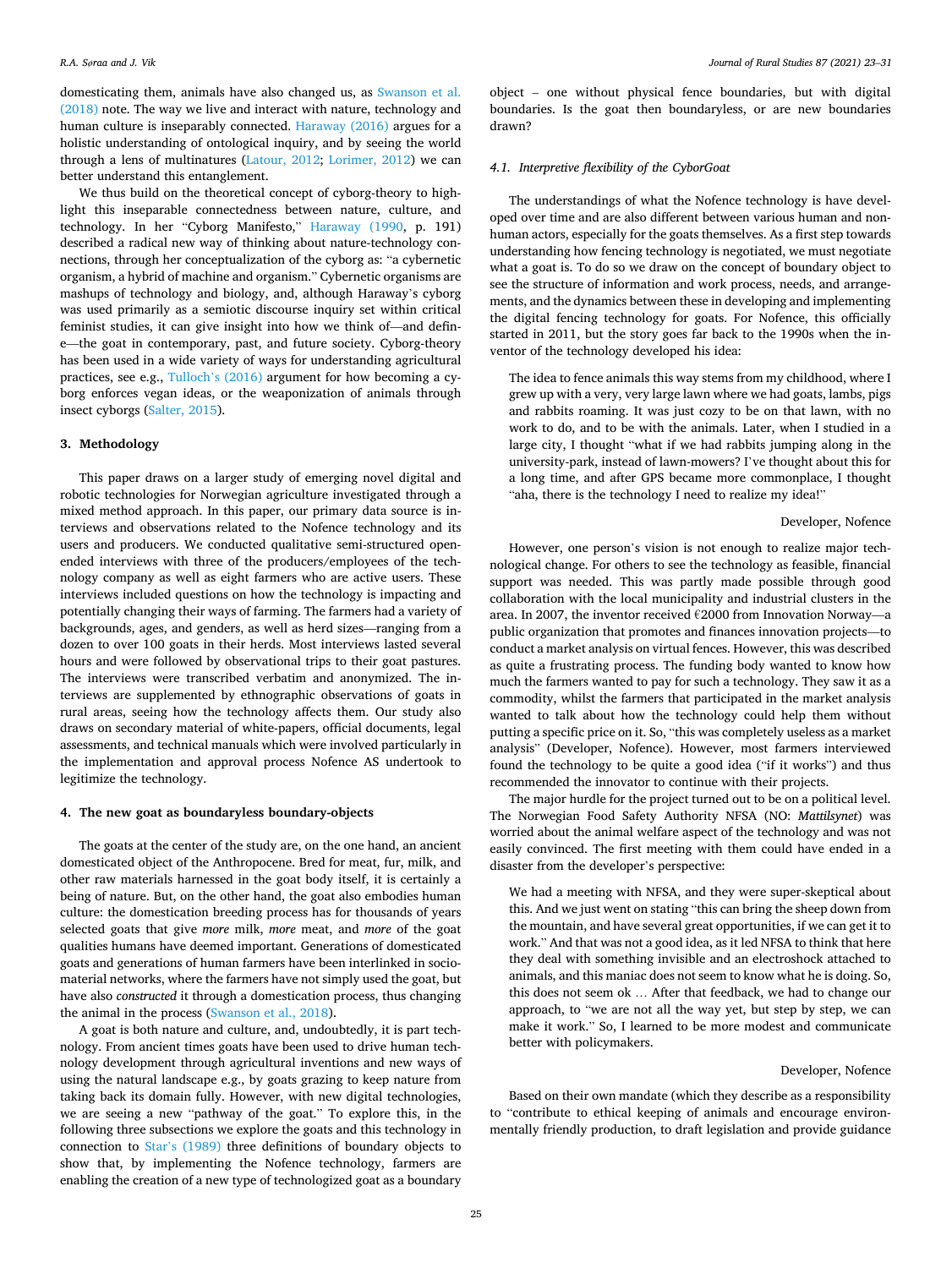on existing legislation, [and to] perform risk-based inspections"<sup>1</sup>), the NFSA interpreted the potential technology in a rather different way than the developers. Here we see two quite opposite interpretations of the technology: one overly positive and one quite negative. While the developers ask what could go right and would be the best outcome, the NFSA—as is their job—focuses on what, from the goats' perspective, could go wrong. One of NFSA's main political governing documents is "Law 19. June 2009 nr 97 about animal welfare" ([Lovdata.no\)](#page-7-0) which in  $\S$ 8, translated by the authors, states:

"Keepers of animals shall ensure that operating methods, equipment, and technical solutions used for animals is suitable for safeguarding animal welfare. Anyone who markets or sells new forms of operation, methods, equipment, and technical solutions used on animals or in animal husbandry shall ensure that these have been tested and found suitable from the point of view of animal welfare. The King [de facto the government] may issue further regulations on the sale and use of certain forms of operation, methods, equipment, and technical solutions, as well as on approval and documentation of suitability."

While the regulatory framework provides a valid argument for animal welfare, there are obviously parts of the legal regulatory language here that are not suitable for the daily life of farmers. In 2016, the NFSA gave the following report ([Det Kongelige Landbruk- og Matdepartment,](#page-7-0)  [2016\)](#page-7-0):

"(1) The Norwegian Food Safety Authority considers that 'NoFence' as of today has not been sufficiently tested and documented in relation to the Animal Welfare Act. The use of electric collars for goats is not permitted, except under the direction of an approved animal experiment. (2) The manufacturer of 'NoFence' is ordered to inform the 78 participants in the pilot project on the Norwegian Food Safety Authority's assessment and conclusion. (3) If the local Food Inspectorate demonstrates by inspection that an electric collar is still used in violation of regulations, this shall be followed up."

In order to become successful, innovative technology must survive legislative and regulatory scrutiny. Therefore, although the flexibility of technological interpretations between developers and regulators can differ, they must align in some manners. The problem for Nofence was that the NFSA compared them to other types of technology that were considered rather unbeneficial. Their skepticism must be seen in relation to the idea of giving the animals an electric shock. In the dairy industry, there has been a years-long process of getting rid of another technology, the so-called cow-trainer, an artifact used to keep cow stalls clean by giving the cow a small electric shock if they try to defecate without backing into their stall. Some NFSA regulators probably thought it was a bad idea to introduce another technology that could potentially give animals electric shocks.

They were afraid of giving the animals electrical shocks overall. Especially if the technology was not made well and shocks were constantly given. And that's a full crisis, right. Shocks to animals are stringently regulated, there are some solutions for dogs that are forbidden for example, and "cow-trainer" shock technology is highly regulated. They compared us a lot to these technologies...

#### Developer, Nofence

It was therefore essential that the Nofence technology not be regarded as part of the wider frame of "evil shock technologies" that the NFSA had had to deal with previously. Before Nofence could become a real commercial product, the NFSA demanded major user-testing for it to be approved. This, according to the developer, was a rather long process. The Nofence developers wanted a rapid testing environment for their technology. They had goats, researchers, and technologists involved. If something was suboptimal with the technology while it was being tested, they wanted to take it back to the garage to fix it immediately. But this was not possible because the testing requirements dictated that all tests had to be completed before changes could be made:

If I see that something is not working, I want to take the tech back to my office, fix it, and hang it on the goat the next day. But no, it had to hang there until the testing was complete. And then, the test project was over, and we had to apply to do yet another test project for the next year, where also everything had to be perfect and no changes could be made mid-testing—and this is if we manage to get the new test-project financed. So, it has been an extremely heavy process.

## Developer, Nofence

Technological interpretation and governance may depend on which political bodies are set to govern the technologies. In the case of the Nofence technology, one governing body was the "Animal Experiment Committee" (NO: *Forsøksdyrutvalget*). This committee was tasked with approving animal experiments and tests. They had a quite good relationship with the Nofence developer team; the team viewed them as fair in their treatment of experiment applications, while at the same time ensuring that animal tests were carried out in a proper manner. However, this committee was dissolved in the middle of the approval process, and their responsibility was transferred to NFSA, which had a much stricter approach. The NFSA was partly skeptical due to a case in Bergen, where Norwegian researchers had started a pre-project on cultural landscapes involving the Nofence goat-technology. According to the researchers, this was a project about the cultural landscape. According to the NFSA however, it was an animal experiment:

The NFSA in Bergen viewed this as a professor doing animal experimentation, and as this had not been approved as an animalexperiment project, but rather as commercial use, it became problematic. From a developer side, we were done with the animal-trials, we were ready to start using it. But in the Bergen case, it was a researcher, new technology and animals involved. So, there was a misunderstanding that led to a horrible period, partly because this was a perfect case for the media.

## Developer, Nofence

From the farmers side, the new ways of being goat farmers through technology was crucial for allowing them to conduct such farming. Through our interviews with farmers, multiple understandings of how the technology impacted the life of the goat—but also their ways of farming were discovered. For example, one farmer told us how the technology saved the life of one of their goats:

I discovered that one of my goats was separated from the herd, and she was very still on the map. I thought that either something is wrong with the technology, or something has happened to her. So, I went out to look, and found her in the forest, injured, probably by a lynx. However, she was alive, I saved her due to the Nofence. I would never have found her without it and would have to search the whole forest with a carrion-trained dog, but probably never would have found her.

For the goat, this life-or-death situation is heavily impacted by the technology, and for the farmer, it's also an economical question. A lost goat is lost revenue. For many farmers, being a goat farmer through Nofence was a side job to their main job that would not have been possible without the technology. Non-digital goat herding simply was, as the farmers in our study explained to us, "too time and resource demanding." As a boundary object, the new understanding of the technologized goat was interpreted differently by different actors. Farmers could see it as a cultural landscape tool. The Bergen professors  $\frac{1 \text{ https://www.mathlisynet.no/language/english/about us/}}{$  were seen as researchers when they used the product, and thus the

*Journal of Rural Studies 87 (2021) 23–31*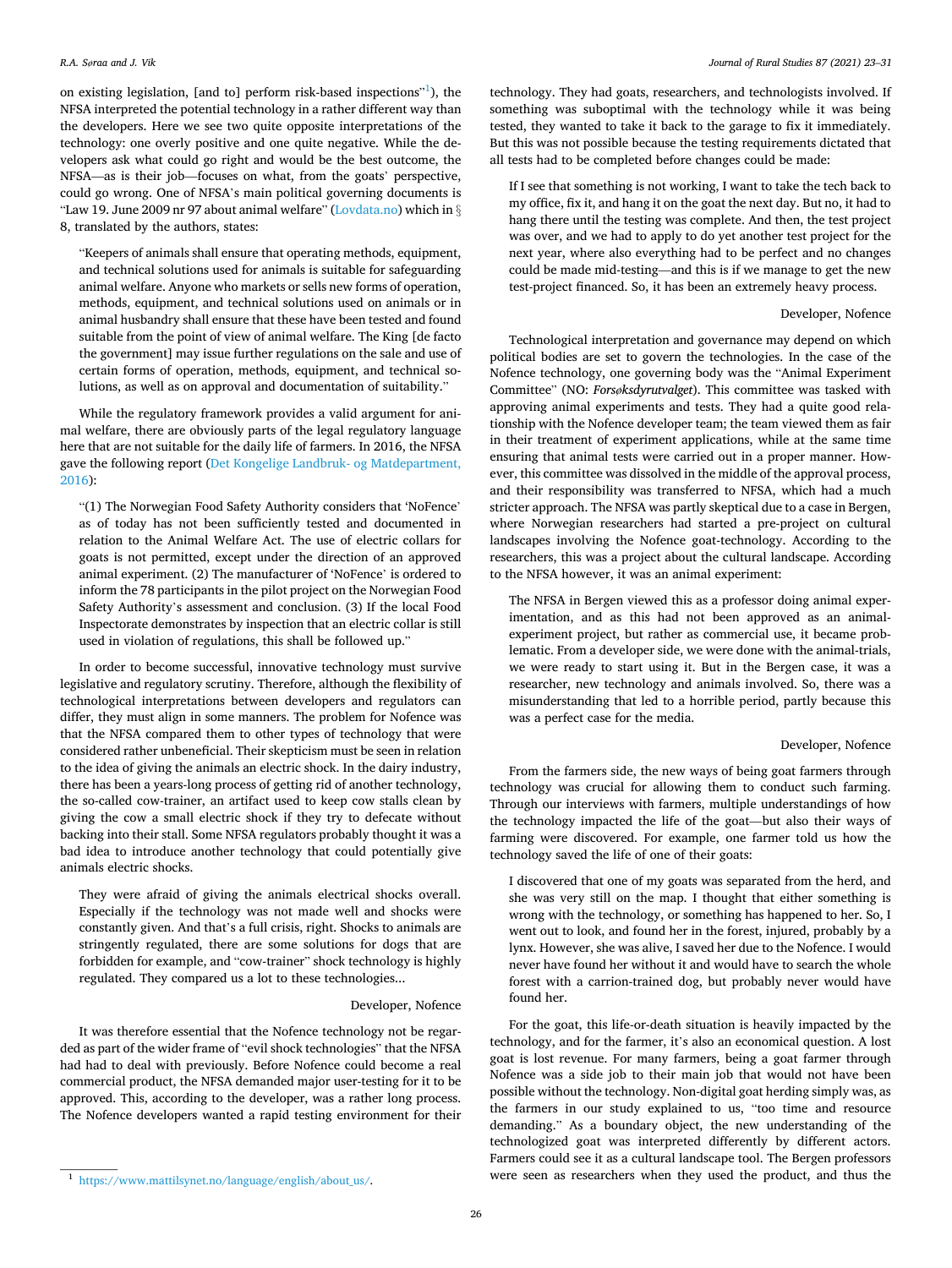governing forces did not interpret this as a commercial activity. We will explore the structural needs and arrangements of the boundary object further in the next section.

#### *4.2. The structural needs and arrangements of the technology*

The Bergen case soon blew out of proportion and became a prestige case of the NFSA to handle according to their (new) guidelines. As Leigh [Star \(2010](#page-7-0), p. 602) writes, boundary objects have information needs and work requirements to structurally work as "stuff of action." Through the interpretations of the NFSA, the legal status of the (use of the) technology became a structural work requirement for the boundary object to constitute such a "stuff of action". For Nofence AS, it was seen as quite the trial, and something out of their control. "We decided that we needed to be very proactive with this" (Developer, Nofence). The problem worsened after the technology report written as part of the project was sent to a third party, the veterinarian institute, which decided that the documentation was not sufficient. This led to several intense board meetings for the young company that needed to hire a lawyer to "speak the language" of the policymakers and negotiate what should constitute this new way of using goats. The flexibility of the boundary object thus decreased considerably, before it could be widened. "We could not afford to be in a conflict situation with the NFSA. We cannot invite to a conflict, even though they do that. So, we had to step extremely careful when dealing with this" (Developer, Nofence). The newly hired lawyer, who framed the boundary object in a legal interpretation, thus expanded the interpretative flexibility of the technology, connecting it to a potential breach by the NFSA in the legislation relating to procedure in cases concerning the public administration (NO: *Forvaltningsloven*). However, a legal process was not a desired solution, as it could potentially draw on for a very long time.

The interpretation of the technology was thus locked in a potential legal dispute. Help came from an unexpected, higher power: The Norwegian Minister of Agriculture and Food. The Minister, who came from the same region as the company, decided to contribute to a solution. The day after his intervention, the company was invited to the NFSA Headquarters in the capital, where directors of major governing boards where present, and a polar opposite attitude was shown: "they told us 'of course we are going to make this possible, how can we solve this?' and that was like a brand-new start for us" (Developer, Nofence). Soon afterwards, Nofence received funding for further testing at the Norwegian University of Life Sciences—which also received funding for an "Industry-PHD" jointly funded by the university and Nofence. The parties agreed that valuable time had been lost in the slow bureaucratic process and were thus finally eager to test the new technology in the correct manner. The new goat reached a politically acceptable interpretative flexibility. However, there was still one major party that needed to be enrolled: the goats themselves.

The bureaucratic delays had let the seasons pass, and by the time the new testing could start it was already winter. "We then saw that the goats were not interested in walking out in the snow to test the product" (Developer, Nofence). But, after the passing of yet another season, the product was tested on goats to the satisfaction of the political actors. The developers and the regulators had different interpretations of what this novel coupling of goat and technology could imply. Bringing in another actor: the Norwegian famer—the end user of the product—and considering their acquisition and implementation of the technology, can give further insight into structural needs of the technology-use on the goats.

[Anderson et al. \(2014,](#page-7-0) p. 25) are concerned about how "maximizing the benefits of virtual fencing will require a paradigm shift in management by using virtual fences as a 'virtual herder' rather than simply as a tool to manage livestock within static physical barriers." This shows how a transition or shift in thinking and planning is required for full scale changes; it requires cognitive rather than manual labor. In order to make this happen, the farmers need to be enrolled. By exploring them and their acquisition and implementation of the technology, we may study

the structural needs of the technology-goat.

According to Nofence, the average farmer-customer ordered four collars (although the largest order was in excess of 30). As of writing, the price for one collar is 1850 NOK (€180), and the cost per collar decreases as more collars are bought. Although most customers are close to the company's headquarters in western Norway, they are spread over the country, including some in the northernmost parts. The developers have nicknamed the average user as "hobby-users":

We have customers with larger herds, but the package we sell the most of is the four-collar package, which isn't a lot. So, the farmers often start with that one, and then they might expand after a while. These "hobby-users" might discover that they can rent out their goats and make a business out of that.

## Developer, Nofence

In Norway there is no tradition or business practice of using full-time herders. For the hobby users, both the building and keeping of largescale fences would require too much time, materials, costs and manpower. With virtual fences however, the situation is changing. The virtual fences allow the farmers to go into goat-business with much less resources. [Anderson et al. \(2014,](#page-7-0) p. 25) predict that when virtual fencing "becomes a commercial reality, manual labor will be replaced in large part with cognitive labor for real-time prescription-based livestock distribution management that is robust, accurate, precise and flexible." This remains to be seen, but a key structural need of the new goat-technology is its usability, both as technology around the neck of goats, but also as mobile phone app technology for the farmers.

For many farmers, it was crucial for their existence as a farmer to have access to this technology, as it allowed them to be pluriactive or diversified: to be goat farmers *in addition* to their main job, which was often something completely different. For example, the goat farmers interviewed for this study worked as craftspeople, veterinarians, in politics, or were retired. Being a goat farmer was thus made possible as a side-gig due to the accessibility of the technology. This way they could sit and follow the goats' movements from somewhere far away—even when they were on vacation and hired help, thus control from distance was made possible. Additionally, digital data infrastructures are key. Good internet coverage, satellite signals, mobile data coverage are all imperative for the technology to work—but this was seldom mentioned as an issue for this Norwegian case as coverage is quite good. A Bluetooth solution is also implemented as a back-up solution if satellite signals or battery life should fail.

### *4.3. The dynamic between different uses of the technology*

The technology in question has quite different uses. For the developer, it was important that the sound the collar gave would not be similar to other sounds in nature, so that it was crystal clear for the goat why and what made the sound. In the process, other solutions were also investigated such as [Anderson et al.](#page-7-0)'s (2014) investigation of rattlesnake sounds in relation to cows. This was not seen as an optimal suggestion, as cows are afraid of the sound, but see through the trick quickly. Additionally, rattlesnakes aren't found in Norway, so Norwegian animals have no experience with them. Also, when the speaker system was chosen (primarily due to very low cost) it only emitted one sound—so the choice was simple (Developer, Nofence).

Although humans are governing, buying, and placing the technology, the goats are also users of the technology. The goats who use Nofence use it in widely different manners, learn how to use it, and then develop new ways to use it. This can be illustrated with how some goats, according to our informants, developed an understanding of the quite complex "GPS-shadow":

The goat understood that by laying low and crawling next to an old stone-fence by pushing itself forward, it could escape. She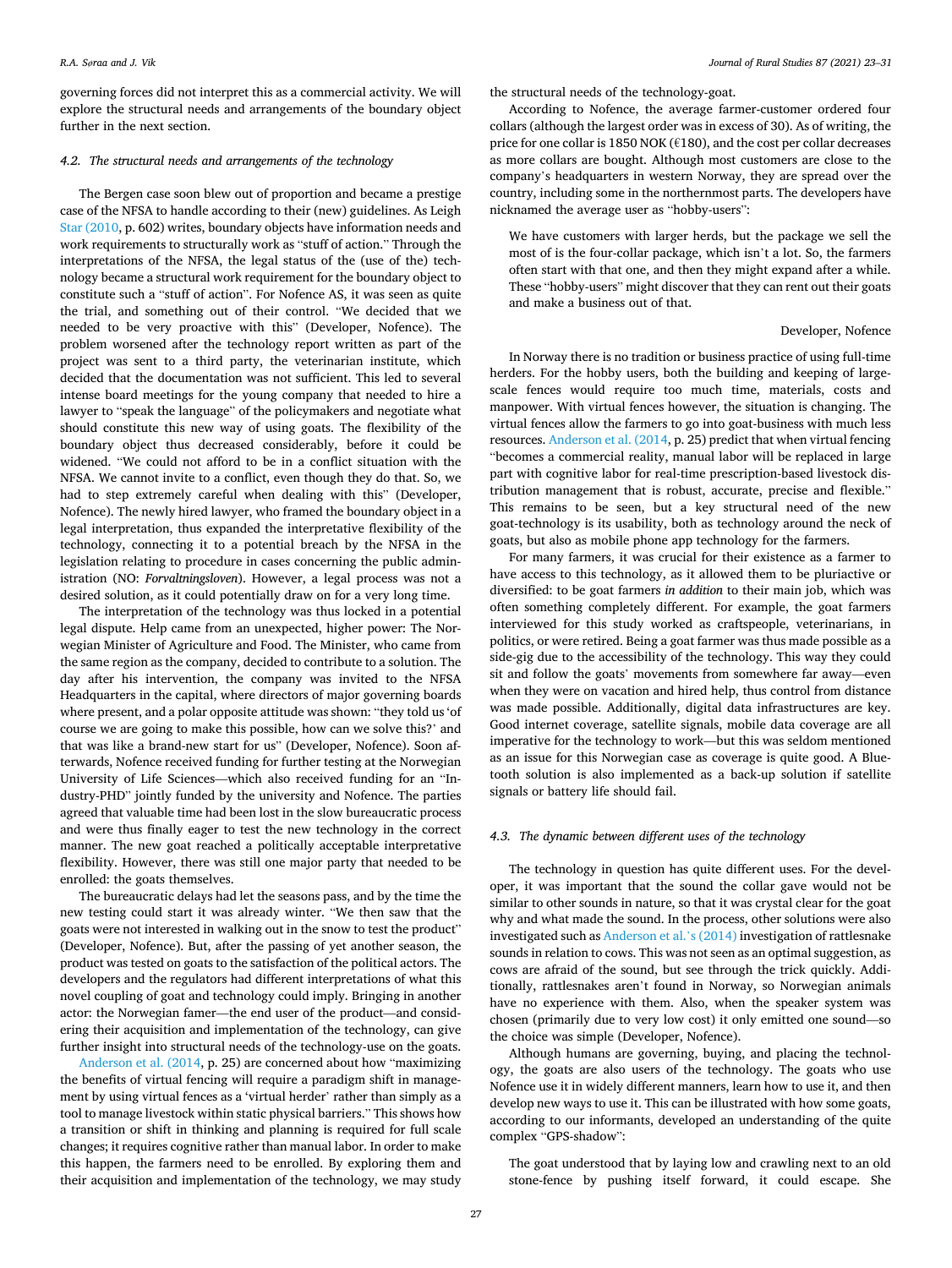*Journal of Rural Studies 87 (2021) 23–31*

understood she was free, when she didn't get sound signals or electric signals. There have been a couple of those instances, so the goats, they are really smart.

## Interview, developer

Previous studies, e.g. Despret'[s \(2016\)](#page-7-0) "What would animals say if we asked the right questions?" warn against simplifying animals, arguing that we should use animal ontologies to add to human knowledge, rather than using pre-defined human epistemologies, similar to what [Swanson et al. \(2018\)](#page-7-0) explore in "Domestication gone wild." This is similar to our findings of goats not behaving "as scripted" in the technologies and to human farming practices, but instead acting as living creatures of own agency that do what they want.

The technology was also understood differently in different regional contexts—as further explained by the developers: Irish customers were mostly interested in the potential rotation-farming, while Germans—because of wolf-problems—where interested in how it could be used to have better alerts when wolves came. Americans, on the other hand, were extremely profit oriented and were interested in whether the technology could cut costs or increase revenue. Neighboring Scandinavian countries, however, "got it" immediately, as they have similar issues with the use of outfield resources.

The dynamics of using the technology was also quite apparent in how the different farmers adapted and used the technology. Yet, a technonature-culture dynamic between different uses of the technology had to be settled, as can be seen with an interview of a farmer:

It's a learning process, the goat has to understand that something is happening. When the beeping sound comes, the goats have to understand that if they turn around, they are safe. The goats realize this pretty quickly. But it is a learning process that demands a lot from us too. Sometimes when the goats are moved from one pasture to another, they think they have to run back to the previous "safe space," not connecting the sound to the new place. And, one time, the whole herd collectively decided to run off, disregarding the beeping altogether!

The farmer shows that there are new ways of dealing with goats, as they have to be taught how to use the technology, and to "make them settled" in new technology-governed digitally fenced spaces. The farmer, however, told us that their goats learned from older goats how to properly use the technology and that a lot of habitual knowledge was being transferred from the older and more experienced doe "users" of the technology to their kids.

As we described, The Norwegian Food Safety Authority was initially quite worried about the potential electric shocks of the technology, which needed to be negotiated to a common acceptable level from both the producer and the user side. One mutually agreed upon criteria that makes the boundary object possible was the desire that there be as few electric shocks as possible. The regulatory bodies were especially concerned about excessive shocking. However, following thousands of hours of usage, this worry did not come to pass, as the case of one farmer's "musical-goats" below show:

When I got the technology, I wanted to test it in my large backyard. The southern side had very good vegetation, and the northern side was not so delicious to graze on, but that was the side I needed the goat to trim by grazing. But the goat quickly realized that she had 8 s from when the sound started before she would be shocked. So, she developed a technique of running from the northern side over to the southern side which triggered the sound effect, gobbled up all she could, then ran back to the northern side before the shock came. I was standing on my balcony and observed this, and during the one day this happened, she ran over and triggered the sound 122 times, and got only one shock. It's really easy to train the animals if you do it correctly; goats are smart animals.

For the technology to be used optimally a new constellation of the goat was required where nature meets culture meets technology, as we will discuss below.

## **5. Discussion: digital control and the emergence of CyborGoat**

The boundaryless boundary objects we have studied—the goats enhanced by the technology that herds them—are made possible through negotiations. As part nature, part culture, and part technology all mashed up in one, we propose the CyborGoat as a being transcending traditional understandings of what a goat is—creating new pathways and possibility for goat and goat farming, conceptualized in Fig. 1 below:

This new type of goat-farming through technology we here conceptualize as a CyborGoat-boundary object. By imbedding technologies such as virtual fences, technology enhances nature; but this is cocreational, as nature enhances technology back. The technologizedgoat thus is a cyborg of some sort—a mash-up of nature, culture, and technology—negotiated as a boundary object between different actors. As our informant farmers have told us a, goat familiar with Nofence technology is more valuable than a regular goat—some farmers even see this skillset of using the technology as so important that they delay slaughtering the goats for meat and prefer to keep them as precision grass-eaters instead.

One farmer we interviewed rented out their goats to a local powerline company, so that the goats could eat in a direct line under the powerlines—thus reducing the need for maintenance in areas where the infrastructure is threatened because of overgrowth. These goats had an important *job*, thus transcending the animals' primary job as getting fat to get eaten, eat grass to provide milk, or to reach a max height so that their fur can be skinned from their bones and sold. The goats in question were thus worth more alive than dead. This, in a cyborg-theory sense, could imply that, through technological enhancement, the goat was now inseparable from the technological network it finds itself in. This is notable from an economic point of view, where most of the farmers were quite frank in saying that without virtual herding, they could not have had goats, as the time and costs with traditional farming would not be cost-efficient.

Notably, a boundary object is not a static entity, but in constant negotiation and change. The goats obviously changed, as they needed to



**Fig. 1.** "The CyborGoat" by Nienke Brujining.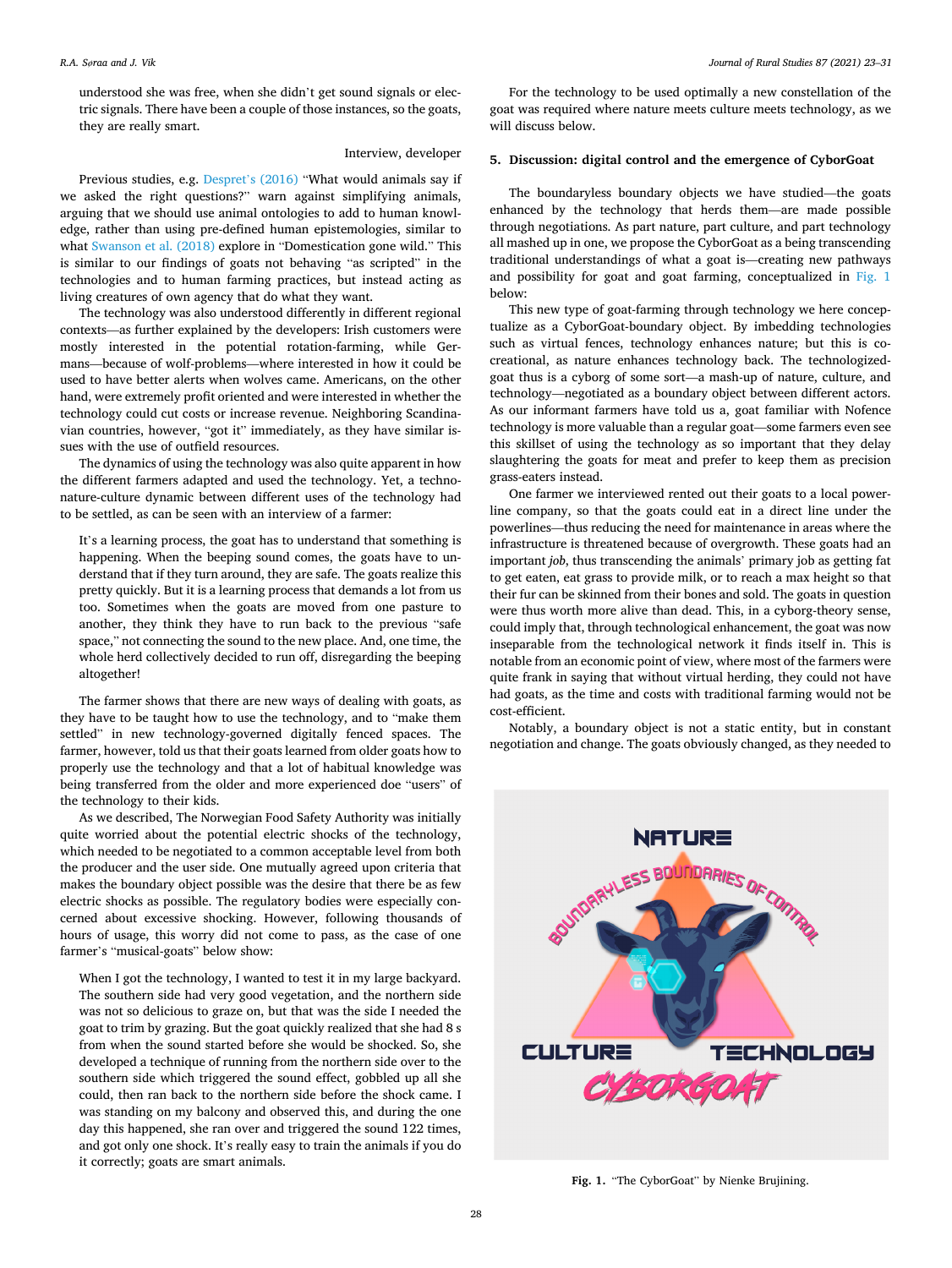change their daily practices, e.g. on where to graze, for how long, and to adapt to running back if they heard luminous sound signals. The culture, here represented by the farmers and their built environment, also changed. New areas that were previously impossible to fence in a sensible way became accessible for grazing, creating a new manner to govern the culture landscape and thus changing nature back. Additionally, the technology was not a static entity, but did, and continues to, improve, change, and be tested. For example, the straps around the collars of the goats changed in material design, as some material types were proven to be insufficient for some goats by digging too deep into their necks. These changes happen in the relation of animal and human, but also in the nexus of the natural world—the pastures cultivated by humans where the goats roam—and the virtual world where the goats can be followed online. Thus, nature, culture, and technology together are co-creating the boundary object of the CyborGoat.

The new being, the CyborGoat, emerged as a consequence of it being a boundary object, as the interpretative flexibility of the technology provided an opportunity for the goat to be part nature, part culture, and part technology. Collaboration and interaction were made possible despite the fact that the actors had widely different priorities and goals for what a modern goat using technology should be like. If the Norwegian Food Safety Authority did not change its regulatory stance, the CyborGoat would have been an illegal creature, without digital fences. If the farmers did not jump into testing—and eventually buying—the technology, the culture would not be there for a CyborGoat. As Leigh [Star \(2010](#page-7-0), p. 604–605) describes: "When necessary, the object is worked on by local groups who maintain its vaguer identity as a common object, while making it more specific more tailored to local use within a social world."

The structural arrangements thus had to be in place to facilitate its creation, especially through local groups and tests, who could tailor it to the legal-structural requirements of e.g. animal welfare, as well as technological structural adjustments. GPS technology that could pinpoint were the goat was located in a precise manner was crucial. So was the feedback that the company gave and continues to provide for the farmers who keep CyborGoat herds. The intricate dynamics between different uses of the technology is also what keeps the CyborGoat in the boundary. For some it is a way of mowing underneath powerlines. For others it is a way of keeping goats safe from dangers so that they can grow big and fat. And for the Norwegian Food Safety Authority, the technology had to be flexible enough to be fully tested to be included in the laws and regulations.

For the farmers, the goat had always been a useful tool for keeping the landscape under control—which through CyborGoat gained novel advanced ways of doing so. This is in accordance with developments we have seen in relation to other innovations and cyberization of farm animals and farm practices—the advent of "the new farming(s)" of, e.g., precision farming, digital agricultures and smart farming ([Bolman,](#page-7-0)  [2016;](#page-7-0) [Carolan, 2018](#page-7-0); [Daberkow and McBride, 2000](#page-7-0); [Gralla, 2018](#page-7-0); [Klauser, 2018; Van Es and Woodard, 2017\)](#page-7-0). Relating to these new views and views on the radical restructuring of what farming is and can be, our study adds both novel conceptualization of the way nature, culture, and technology is mashed-up into new manners of farming—indeed the farmers would in their own words not be able to do this farming if the technology was not available. Additionally, this new form of goat farming relates to [Haraway](#page-7-0)'s (2016) narratives and can be understood as working with, in, and through nature, while also adhering to a responsible and just farming, as conceptualized in the emerging Responsible Agricultural Innovation frameworks [\(Bronson, 2018](#page-7-0), [2019](#page-7-0); [Klerkx et al., 2019; Carolan, 2020\)](#page-7-0). This can, as [Rose and Chilvers \(2018](#page-7-0), p.1) argue, connect Responsible Agricultural Innovation to Agriculture 4.0: "policy-makers, funders, technology companies, and researchers to consider the views of both farming communities and wider society […] that ideas of responsible innovation should be further developed in order to make them relevant and robust for emergent agri-tech." This, we would argue, aligns with our contribution to work with boundary

objects, and that through discussing CyborGoat as a boundary objects through its *interpretive flexibility*, it's *structural needs and arrangements*, and finally the *dynamic between different uses* of the new technologized goat as a boundary object.

## **6. Summary**

In the paper, we have followed a digital fencing technology for virtual herding of (primarily) goats, seeing how the technology was developed, governed, and implemented. The technology is now also legal for herding sheep and cattle in Norway. We showed how so-called "Smart-technology" faces certain boundaries when it enters as something novel in a governing-policy landscape that was created when such technologies were not possible. We also showed how, in due time, such governing policies can change and be modified to adapt to the technology. The technology we investigated received socio-political importance, as the digitally mediated governing of agriculture gained momentum. We suggest that policymakers shape agricultural technology by their policies, and that the policies in turn are shaped back by the technologies they govern. Ordering and regulation-at-a-distance becomes increasingly difficult when digital realities mix with analog animals, natural landscapes, and the practices of new types of farming. However, as Leigh [Star \(2010](#page-7-0), p. 605) writes, "when standardized, then boundary objects begin to move and change into infrastructure, into standards" and thus becomes a new normal. Just as we would not describe the physically fenced, domesticated goat, as a boundary object anymore, in due time, the CyborgGoat might also blend into contemporary techno-society and become "normal." As for now though, it is still being negotiated and fitted into networks and infrastructures of technology, culture, and nature.

A key finding is that the new digital fences is a change agent. It changes goat farming from an activity that, in the contemporary Norwegian context, has been almost entirely for dairy purposes, to a production that for many is centered around landscape cultivation. The technology contributes to changing the goats themselves as they become more selected not based on their milking qualities, but on their adaptation to the fencing technology. The farmers have adapted as well: they went into a relationship with Nofence as the deliverer of technology and continuing service. The technology also contributed to a form of mobilization of a new type of goat farmers—less productivity oriented and more landscape oriented. Whether the virtual fence is able to serve as an agent for changing the Norwegian agriculture back—or forward—to a practice were outfields once again are import remains to be seen. However, the virtual fence has proven to enable a new type of goat being negotiated forward as a boundary object that transforms the agricultural practices for both human and non-human actors.

We see this as the emergence of the CyborGoat-boundary object. As part nature, part culture, and part technology, we propose the Cybor-Goat as a being that transcends traditional measures of farming—thereby creating new pathways and possibility for goat and goat farming. By imbedding technologies such as virtual fences, technology enhances nature—but this is co-creational as nature enhances technology back.

### **7. Implications**

This study might have the following implications for various stakeholders (interest groups):

(1) **For policymakers:** When novel technology developed does not fit well into existing policy governance, refrain from trying to force it into outmoded categories; rather, open the possibility for parallelly novel policy changes. Policies and regulations are based on what already exists, not what possibilities might exist. With new technology, policy and regulation should adapt accordingly by holistically understanding the new technology.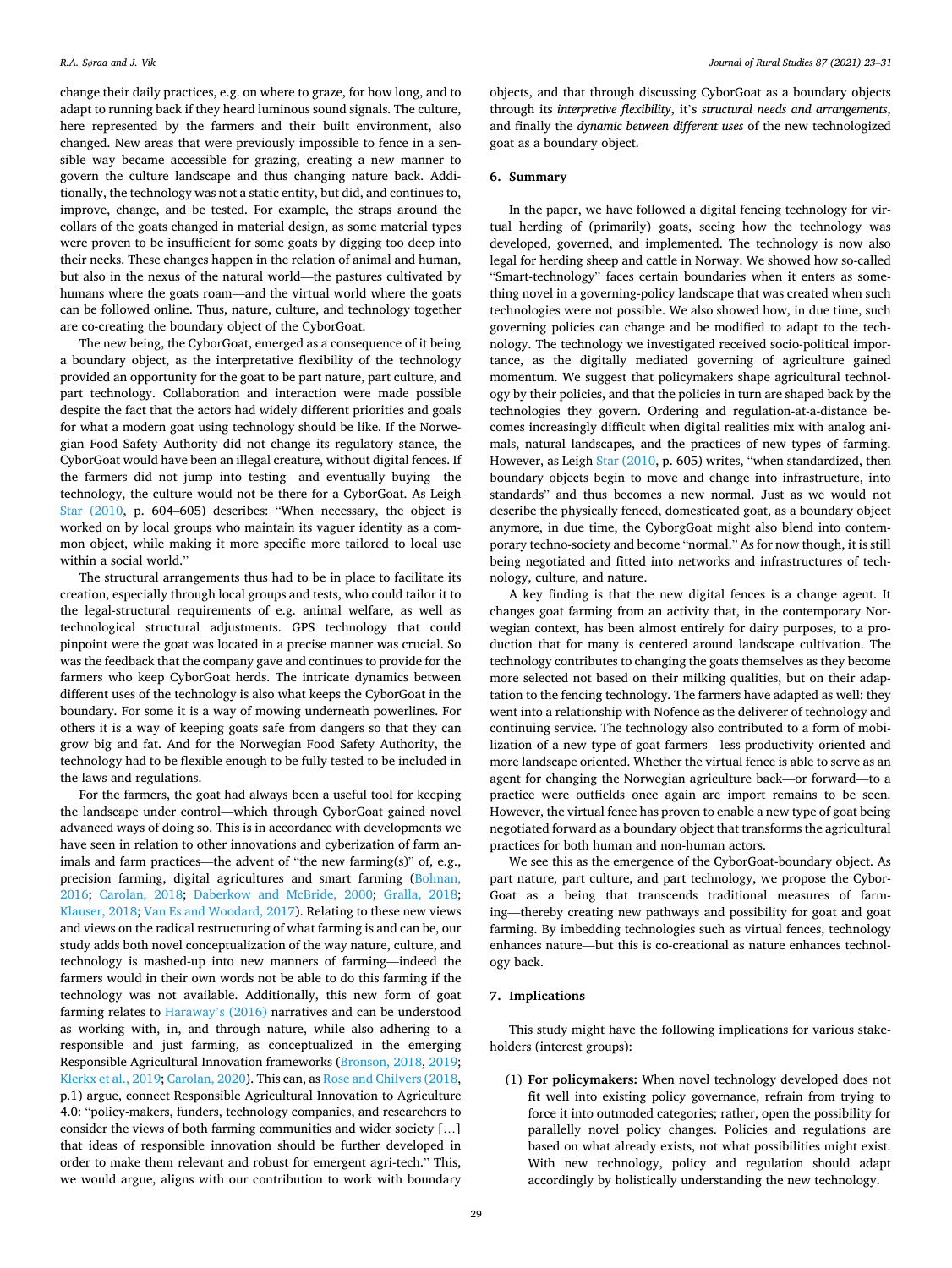- <span id="page-7-0"></span>(2) **For technology developers:** Continue to develop, dream and test new technologies, whether they be incremental changes to existing technology or novel inventions. Be proactive in relating to policymakers and users by encouraging their feedback early in the process. Pushbacks might come in many forms and having plans to deal with them is crucial.
- (3) **For farmers:** Realize when technology is in an early development phase, but do not let that discourage use. Share feedback, e.g. through forums so that others might learn how to use the technology well. Give your voice to the policy debate when technology works well for you.
- (4) **For researchers:** Be aware of the multifaceted boundary objects of nature-culture-technology hybrids and take into account the interpretative flexibility of the technology, the structural arrangements of the technology, and the dynamic between different uses of the technology.

## **Author statement**

Both authors (Søraa & Vik) contributed to the paper's conceptualization, empirical work, analysis and writing. Søraa is first author and wrote the first draft, while Vik contributed in writing, review and editing.

#### **Special Issue**

Special Issue in [Journal of Rural Studies](https://www.elsevier.com/wps/find/journaldescription.cws_home/348?generatepdf=true) on the "Politics of Big Data in Agriculture.'

#### **Acknowledgements**

This paper is a part of the project SmaT – Smart technology for sustainable agriculture funded by The Norwegian Agriculture and Food Industry Research Funds, administered by The Norwegian Research Council, grant number 280554.

#### **References**

- Anderson, D.M., Estell, R.E., Holechek, J.L., Ivey, S., Smith, G.B., 2014. Virtual herding for flexible livestock management–a review. Rangel. J. 36 (3), 205–221. [https://doi.](https://doi.org/10.1071/RJ13092)  [org/10.1071/RJ13092.](https://doi.org/10.1071/RJ13092)
- [Aradau, C., Hoijtink, M., Leese, M., 2019. Technology, agency, critique: an interview](http://refhub.elsevier.com/S0743-0167(21)00239-4/sref2) [with Claudia Aradau. In: Hoijtink, M., Leese, M. \(Eds.\), Technology and Agency in](http://refhub.elsevier.com/S0743-0167(21)00239-4/sref2) [International Relations. Routledge, pp. 188](http://refhub.elsevier.com/S0743-0167(21)00239-4/sref2)–203.
- [Austrheim, G., Solberg, E.J., Mysterud, A., Daverdin, M., Andersen, R., 2008. Hjortedyr](http://refhub.elsevier.com/S0743-0167(21)00239-4/sref3)  [Og Husdyr På Beite I Norsk Utmark I Perioden 1949-1999. Norges Teknisk-](http://refhub.elsevier.com/S0743-0167(21)00239-4/sref3)[Naturvitenskapelige Universitet, Vitenskapskapsmuseet, Trondheim](http://refhub.elsevier.com/S0743-0167(21)00239-4/sref3).
- Betzold, A., Carew, A.L., Lewis, G.K., Lovell, H., 2018. The emergence, articulation and negotiation of a new food industry initiative in rural Australia: boundary object, organisation or triple helix model? Sociol. Rural. 58 (4), 867–885. [https://doi.org/](https://doi.org/10.1111/soru.12211)  [10.1111/soru.12211.](https://doi.org/10.1111/soru.12211)
- [Bijker, W.E., Hughes, T.P., Pinch, T.J. \(Eds.\), 1987. The Social Construction of](http://refhub.elsevier.com/S0743-0167(21)00239-4/sref5)  [Technological Systems: New Directions in the Sociology and History of Technology.](http://refhub.elsevier.com/S0743-0167(21)00239-4/sref5)  [MIT press](http://refhub.elsevier.com/S0743-0167(21)00239-4/sref5).
- [Bolman, B., 2016. A revolution in agricultural affairs: dronoculture, precision, capital. In:](http://refhub.elsevier.com/S0743-0167(21)00239-4/sref6)  [Sandvik, K.B., Jumbert, M.G. \(Eds.\), The Good Drone. Routledge, pp. 129](http://refhub.elsevier.com/S0743-0167(21)00239-4/sref6)–152.
- Bronson, K., 2018. Smart farming: including rights holders for responsible agricultural innovation. Technol. Innovat. Manag. Rev. 8 (2), 7–14. [https://doi.org/10.22215/](https://doi.org/10.22215/timreview/1134)  [timreview/1134.](https://doi.org/10.22215/timreview/1134)
- Bronson, K., 2019. Looking through a responsible innovation lens at uneven engagements with digital farming. NJAS - Wageningen J. Life Sci. 90, 100294 [https://doi.org/10.1016/j.njas.2019.03.001.](https://doi.org/10.1016/j.njas.2019.03.001)
- Brunberg, E.I., Bøe, K.E., Sørheim, K.M., 2015. Testing a new virtual fencing system on sheep. Acta Agric. Scand. A—Anim. Sci. 65 (3–4), 168–175. [https://doi.org/](https://doi.org/10.1080/09064702.2015.1128478) [10.1080/09064702.2015.1128478.](https://doi.org/10.1080/09064702.2015.1128478)
- [Carolan, M., 2018. The politics of big data: corporate agri-food governance meets 'weak](http://refhub.elsevier.com/S0743-0167(21)00239-4/sref10)' [resistance. In: Forney, J., Rosin, C., Campbell, H. \(Eds.\), Agri-environmental](http://refhub.elsevier.com/S0743-0167(21)00239-4/sref10) [Governance as an Assemblage: Multiplicity, Power, and Transformation. Routledge,](http://refhub.elsevier.com/S0743-0167(21)00239-4/sref10)  [pp. 195](http://refhub.elsevier.com/S0743-0167(21)00239-4/sref10)–212.
- Carolan, M., 2020. Automated agrifood futures: robotics, labor and the distributive politics of digital agriculture. J. Peasant Stud. 47 (1), 184–207. [https://doi.org/](https://doi.org/10.1080/03066150.2019.1584189)  [10.1080/03066150.2019.1584189.](https://doi.org/10.1080/03066150.2019.1584189)
- [Daberkow, S.G., McBride, W.D., 2000. Adoption of precision agriculture technologies by](http://refhub.elsevier.com/S0743-0167(21)00239-4/sref12)  [US farmers. In: Proceedings of the 5th International Conference on Precision](http://refhub.elsevier.com/S0743-0167(21)00239-4/sref12)

[Agriculture, Bloomington, Minnesota, USA, 16](http://refhub.elsevier.com/S0743-0167(21)00239-4/sref12)–19 July, 2000. American Society of [Agronomy, pp. 1](http://refhub.elsevier.com/S0743-0167(21)00239-4/sref12)–12.

- [Despret, V., 2016. What Would Animals Say if We Asked the Right Questions? \(B.](http://refhub.elsevier.com/S0743-0167(21)00239-4/sref13)  Buchanan, Trans.). University of Minnesota Pre
- Det Kongelige Landbruk- og Matdepartment, 2016. Utprøving Av Den Elektriske Klaven NoFence. [https://www.regjeringen.no/contentassets/ed178694e5514ac0bb59c7](https://www.regjeringen.no/contentassets/ed178694e5514ac0bb59c74a1c29fc88/brev-utproving-av-den-elektriske-klaven-nofence-020916.pdf)  [4a1c29fc88/brev-utproving-av-den-elektriske-klaven-nofence-020916.pdf](https://www.regjeringen.no/contentassets/ed178694e5514ac0bb59c74a1c29fc88/brev-utproving-av-den-elektriske-klaven-nofence-020916.pdf).
- Forbord, M., Bjørkhaug, H., Burton, R.J., 2014. Drivers of change in Norwegian agricultural land control and the emergence of rental farming. J. Rural Stud. 33, 9–19. [https://doi.org/10.1016/j.jrurstud.2013.10.009.](https://doi.org/10.1016/j.jrurstud.2013.10.009)
- Gralla, Preston, 2018. Precision Agriculture Yields Higher Profits, Lower Risks. Hewlett Packard Enterprise. [https://www.hpe.com/us/en/insights/articles/precision-agricul](https://www.hpe.com/us/en/insights/articles/precision-agriculture-yields-higher-profits-lower-risks-1806.html)  [ture-yields-higher-profits-lower-risks-1806.html](https://www.hpe.com/us/en/insights/articles/precision-agriculture-yields-higher-profits-lower-risks-1806.html). (Accessed 1 June 2018).
- [Haraway, D., 1990. A manifesto for cyborgs: science, technology, and socialist feminism](http://refhub.elsevier.com/S0743-0167(21)00239-4/sref17)  [in the 1980s. In: Nicholson, L. \(Ed.\), Feminism/postmodernism. Routledge,](http://refhub.elsevier.com/S0743-0167(21)00239-4/sref17)  [pp. 190](http://refhub.elsevier.com/S0743-0167(21)00239-4/sref17)–233.
- [Haraway, D.J., 2016. Staying with the Trouble: Making Kin in the Chthulucene. Duke](http://refhub.elsevier.com/S0743-0167(21)00239-4/sref18)  [University Press](http://refhub.elsevier.com/S0743-0167(21)00239-4/sref18).
- Hoogstra-Klein, M.A., Brukas, V., Wallin, I., 2017. Multiple-use forestry as a boundary object: from a shared ideal to multiple realities. Land Use Pol. 69, 247–258. [https://](https://doi.org/10.1016/j.landusepol.2017.08.029)  [doi.org/10.1016/j.landusepol.2017.08.029](https://doi.org/10.1016/j.landusepol.2017.08.029).
- Kearton, T., Marini, D., Cowley, F., Belson, S., Lee, C., 2019. The effect of virtual fencing stimuli on stress responses and behavior in sheep. Animals 9 (1), 30. [https://doi.org/](https://doi.org/10.3390/ani9010030)  [10.3390/ani9010030.](https://doi.org/10.3390/ani9010030)
- Klauser, F., 2018. Surveillance farm: towards a research agenda on Big Data agriculture. Surveill. Soc. 16 (3), 370-378. https://doi.org/10.24908/ss.v16i3.1259.
- Klerkx, L., Jakku, E., Labarthe, P., 2019. A review of social science on digital agriculture, smart farming and agriculture 4.0: new contributions and a future research agenda. NJAS - Wageningen J. Life Sci. 90, 100315 [https://doi.org/10.1016/j.](https://doi.org/10.1016/j.njas.2019.100315) [njas.2019.100315](https://doi.org/10.1016/j.njas.2019.100315).
- Konefal, J., Hatanaka, M., 2011. Enacting third-party certification: a case study of science and politics in organic shrimp certification. J. Rural Stud. 27 (2), 125–133. <https://doi.org/10.1016/j.jrurstud.2010.12.001>.
- [Latour, B., 1987. Science in Action: How to Follow Scientists and Engineers through](http://refhub.elsevier.com/S0743-0167(21)00239-4/sref24) [Society. Harvard University Press.](http://refhub.elsevier.com/S0743-0167(21)00239-4/sref24)
- [Latour, B., 2012. We Have Never Been Modern. Harvard University Press.](http://refhub.elsevier.com/S0743-0167(21)00239-4/sref25)
- Lomax, S., Colusso, P., Clark, C.E., 2019. Does virtual fencing work for grazing dairy cattle? Animals 9 (7), 429. [https://doi.org/10.3390/ani9070429.](https://doi.org/10.3390/ani9070429) Lorimer, J., 2012. Multinatural geographies for the anthropocene. Prog. Hum. Geogr. 36
- (5), 593–612. [https://doi.org/10.1177/0309132511435352.](https://doi.org/10.1177/0309132511435352)
- Lovdata.no (n.d.) "Lov om dyrevelferd." https://lovdata.no/dokument/NL/lov/2009-06- 19-97.
- Marini, D., Cowley, F., Belson, S., Lee, C., 2019. The importance of an audio cue warning in training sheep to a virtual fence and differences in learning when tested individually or in small groups. Appl. Anim. Behav. Sci. 221, 104862 [https://doi.](https://doi.org/10.1016/j.applanim.2019.104862) [org/10.1016/j.applanim.2019.104862](https://doi.org/10.1016/j.applanim.2019.104862).
- Nofence, 2020. Exploit Your Grazing Resources Independent of Vegetation, Terrain or Size. Retrieved 04.11.2020 from. [https://www.nofence.no/?gclid](https://www.nofence.no/?gclid=EAIaIQobChMIk9Dn-ujo7AIVDgB7Ch3M0gJdEAAYASAAEgI9FfD_BwE)=EAIaIQobCh [MIk9Dn-ujo7AIVDgB7Ch3M0gJdEAAYASAAEgI9FfD\\_BwE](https://www.nofence.no/?gclid=EAIaIQobChMIk9Dn-ujo7AIVDgB7Ch3M0gJdEAAYASAAEgI9FfD_BwE).
- Roberts, E., Beel, D., Philip, L., Townsend, L., 2017. Rural resilience in a digital society. J. Rural Stud. 54, 355–359. [https://doi.org/10.1016/j.jrurstud.2017.06.010.](https://doi.org/10.1016/j.jrurstud.2017.06.010)
- Rose, D.C., Chilvers, J., 2018. Agriculture 4.0: broadening responsible innovation in an era of smart farming. Front. Sustain. Food Syst. 2, 87. [https://doi.org/10.3389/](https://doi.org/10.3389/fsufs.2018.00087)  [fsufs.2018.00087](https://doi.org/10.3389/fsufs.2018.00087).

Salemink, K., Strijker, D., Bosworth, G., 2017. Rural development in the digital age: a systematic literature review on unequal ICT availability, adoption, and use in rural areas. J. Rural Stud. 54, 360–371. <https://doi.org/10.1016/j.jrurstud.2015.09.001>.

Salter, C., 2015. Animals and war: anthropocentrism and technoscience. Nanoethics 9 (1), 11–21.<https://doi.org/10.1007/s11569-014-0217-7>.

- [Star, S.L., 1989. The structure of ill-structured solutions: boundary objects and](http://refhub.elsevier.com/S0743-0167(21)00239-4/sref35) [heterogeneous distributed problem solving. In: Distributed Artificial Intelligence.](http://refhub.elsevier.com/S0743-0167(21)00239-4/sref35) [Morgan Kaufmann, pp. 37](http://refhub.elsevier.com/S0743-0167(21)00239-4/sref35)–54.
- Star, S.L., 2010. This is not a boundary object: reflections on the origin of a concept. Sci. Technol. Hum. Val. 35 (5), 601-617. https://doi.org/10.1177/016224391037

[Swanson, H.A., Lien, M.E., Ween, G.B. \(Eds.\), 2018. Domestication Gone Wild: Politics](http://refhub.elsevier.com/S0743-0167(21)00239-4/sref38) [and Practices of Multispecies Relations. Duke University Press.](http://refhub.elsevier.com/S0743-0167(21)00239-4/sref38)

- Teil, G., 2012. No such thing as terroir?: objectivities and the regimes of existence of objects. Sci. Technol. Hum. Val. 37 (5), 478–505. [https://doi.org/10.1177/](https://doi.org/10.1177/0162243911423843)  [0162243911423843.](https://doi.org/10.1177/0162243911423843)
- [Tulloch, L., 2016. An auto-ethnography of vegan praxis and encounters with the meat](http://refhub.elsevier.com/S0743-0167(21)00239-4/sref40)[eating cyborg. Rev. Contemp. Philos. \(15\), 28](http://refhub.elsevier.com/S0743-0167(21)00239-4/sref40)–45.
- Umstatter, C., Morgan-Davies, J., Waterhouse, T., 2015. Cattle responses to a type of virtual fence. Rangel. Ecol. Manag. 68 (1), 100–107. [https://doi.org/10.1016/j.](https://doi.org/10.1016/j.rama.2014.12.004) [rama.2014.12.004.](https://doi.org/10.1016/j.rama.2014.12.004)

Van Es, H., Woodard, J., 2017. Innovation in agriculture and food systems in the digital age. In: Dutta, S., Lanvin, B., Wunsch-Vincent, S. (Eds.), The Global Innovation Index: Innovation Feeding the World, pp. 97–104. [https://www.wipo.int/edocs/pub](https://www.wipo.int/edocs/pubdocs/en/wipo_pub_gii_2017.pdf)  [docs/en/wipo\\_pub\\_gii\\_2017.pdf.](https://www.wipo.int/edocs/pubdocs/en/wipo_pub_gii_2017.pdf)

- Vate-U-Lan, P., Quigley, D., Masoyras, P., 2016. Smart dairy farming through the internet of things (IoT). Asian Int. J. Social Sci. 17 (3), 23–36. [https://doi.org/10.29139/](https://doi.org/10.29139/aijss.20170302)  [aijss.20170302](https://doi.org/10.29139/aijss.20170302).
- Verdon, M., Lee, C., Marini, D., Rawnsley, R., 2020. Pre-exposure to an electrical stimulus primes associative pairing of audio and electrical stimuli for dairy heifers in